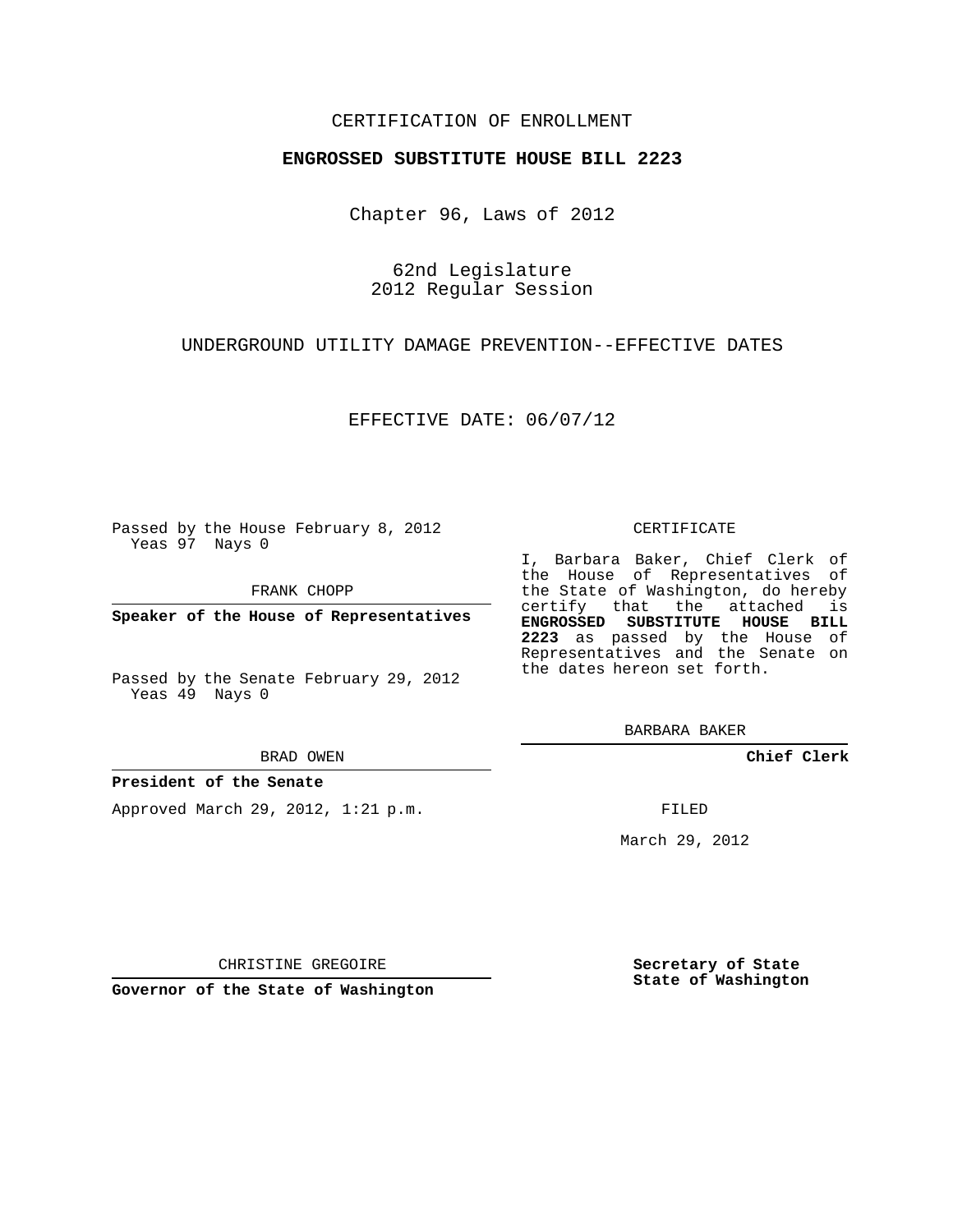# **ENGROSSED SUBSTITUTE HOUSE BILL 2223** \_\_\_\_\_\_\_\_\_\_\_\_\_\_\_\_\_\_\_\_\_\_\_\_\_\_\_\_\_\_\_\_\_\_\_\_\_\_\_\_\_\_\_\_\_

\_\_\_\_\_\_\_\_\_\_\_\_\_\_\_\_\_\_\_\_\_\_\_\_\_\_\_\_\_\_\_\_\_\_\_\_\_\_\_\_\_\_\_\_\_

Passed Legislature - 2012 Regular Session

# **State of Washington 62nd Legislature 2012 Regular Session**

**By** House Technology, Energy & Communications (originally sponsored by Representatives Takko, Morris, Armstrong, and Angel; by request of Utilities & Transportation Commission)

READ FIRST TIME 01/17/12.

1 AN ACT Relating to modifying the effective date of RCW 19.122.130 2 from 2011's underground utility damage prevention act; amending RCW 3 19.122.130; and amending 2011 c 263 s 27 (uncodified).

4 BE IT ENACTED BY THE LEGISLATURE OF THE STATE OF WASHINGTON:

 5 **Sec. 1.** RCW 19.122.130 and 2011 c 263 s 18 are each amended to 6 read as follows:

7 (1) <u>By January 1, 2013, t</u>he commission must contract with a statewide, nonprofit entity whose purpose is to reduce damages to underground and above ground facilities, promote safe excavation practices, and review complaints of alleged violations of this chapter. The contract must not obligate funding by the commission for activities performed by the nonprofit entity or the safety committee under this section, and is therefore exempt under RCW 39.29.040(1) from the requirements of chapter 39.29 RCW.

15 (2) By January 1, 2013, the contracting entity must create a safety 16 committee to:

17 (a) Advise the commission and other state agencies, the 18 legislature, and local governments on best practices and training to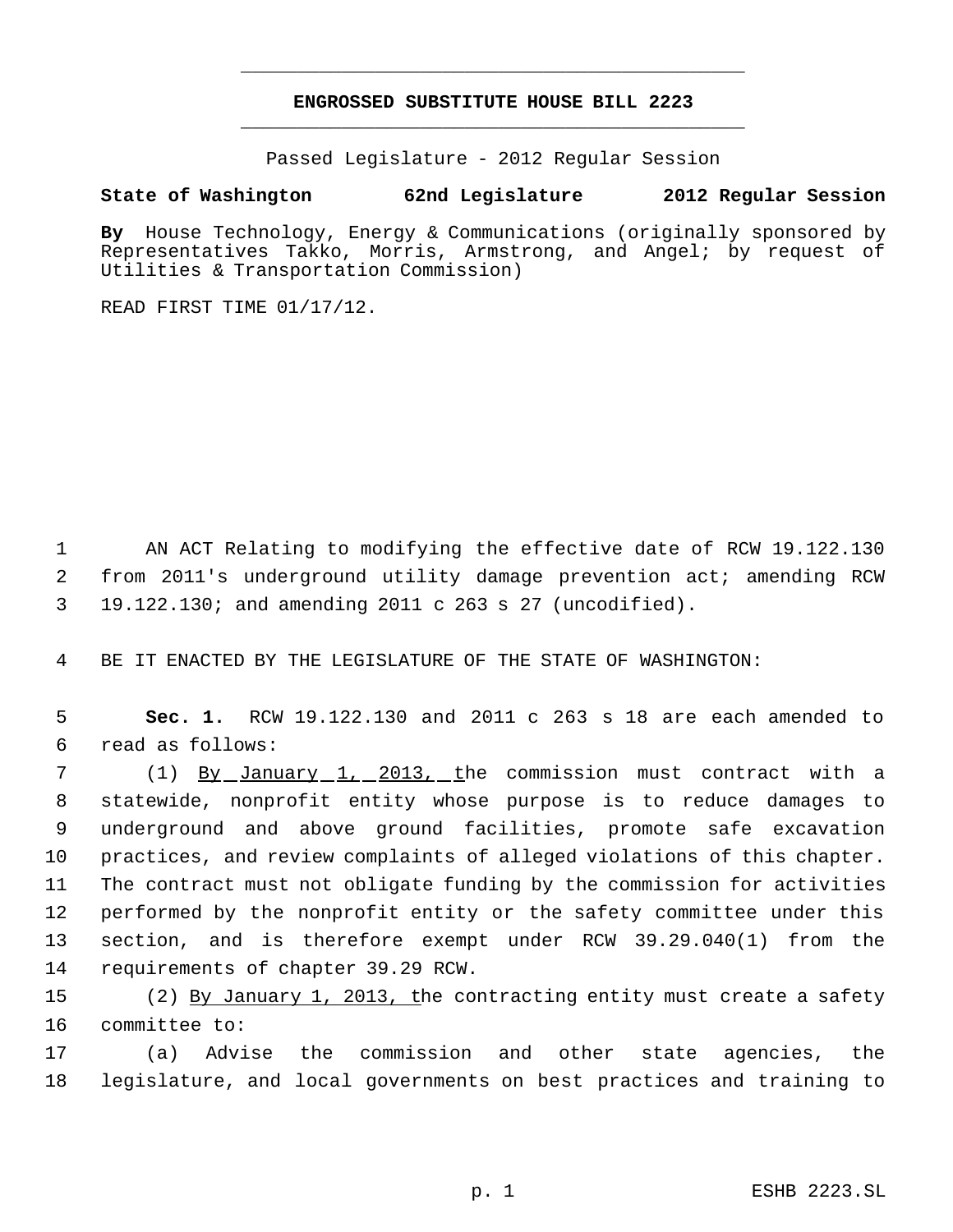1 prevent damage to underground utilities, and policies to enhance worker

2 and public safety; and

 3 (b) Review complaints alleging violations of this chapter involving 4 practices related to underground facilities.

 5 (3)(a) The safety committee will consist of thirteen members, who 6 must be nominated by represented groups and appointed by the 7 contracting entity to staggered three-year terms. By January 1, 2013, 8 the safety committee must include representatives of:

9  $((\overline{a}))(\underline{i})$  Local governments;

10  $((+b))$   $(ii)$  A natural gas utility subject to regulation under 11 Titles 80 and 81 RCW;

12  $((e))$   $(iii)$  Contractors;

13  $((\overline{d})) (\underline{iv})$  Excavators;

14 ( $(\langle e \rangle)$ ) (v) An electric utility subject to regulation under Title 15 80 RCW;

16 ( $(\{\pm\})$ ) (vi) A consumer-owned utility, as defined in RCW 17 19.27A.140;

18  $((\overline{g}))$   $(vii)$  A pipeline company;

- 19  $((\overleftrightarrow{h}))$  ( $viii)$ ) The insurance industry;
- 20  $((\overleftrightarrow{t}))$   $(ix)$  The commission; and
- 21  $((\overleftrightarrow{f})) (x)$  A telecommunications company.

22 (b) By January 1, 2013, the safety committee may pass bylaws and 23 provide for those organizational processes that are necessary to 24 complete the safety committee's tasks.

25 (4) The safety committee must meet at least once every three 26 months.

27 (5) After January 1, 2013, the safety committee may review 28 complaints of alleged violations of this chapter involving practices 29 related to underground facilities. Any person may bring a complaint to 30 the safety committee regarding an alleged violation occurring on or 31 after January 1, 2013.

 (6) To review complaints of alleged violations, the safety committee must appoint at least three and not more than five members as a review committee. The review committee must include the same number of members representing excavators and facility operators. One member representing facility operators must also be a representative of a pipeline company or a natural gas utility subject to regulation under